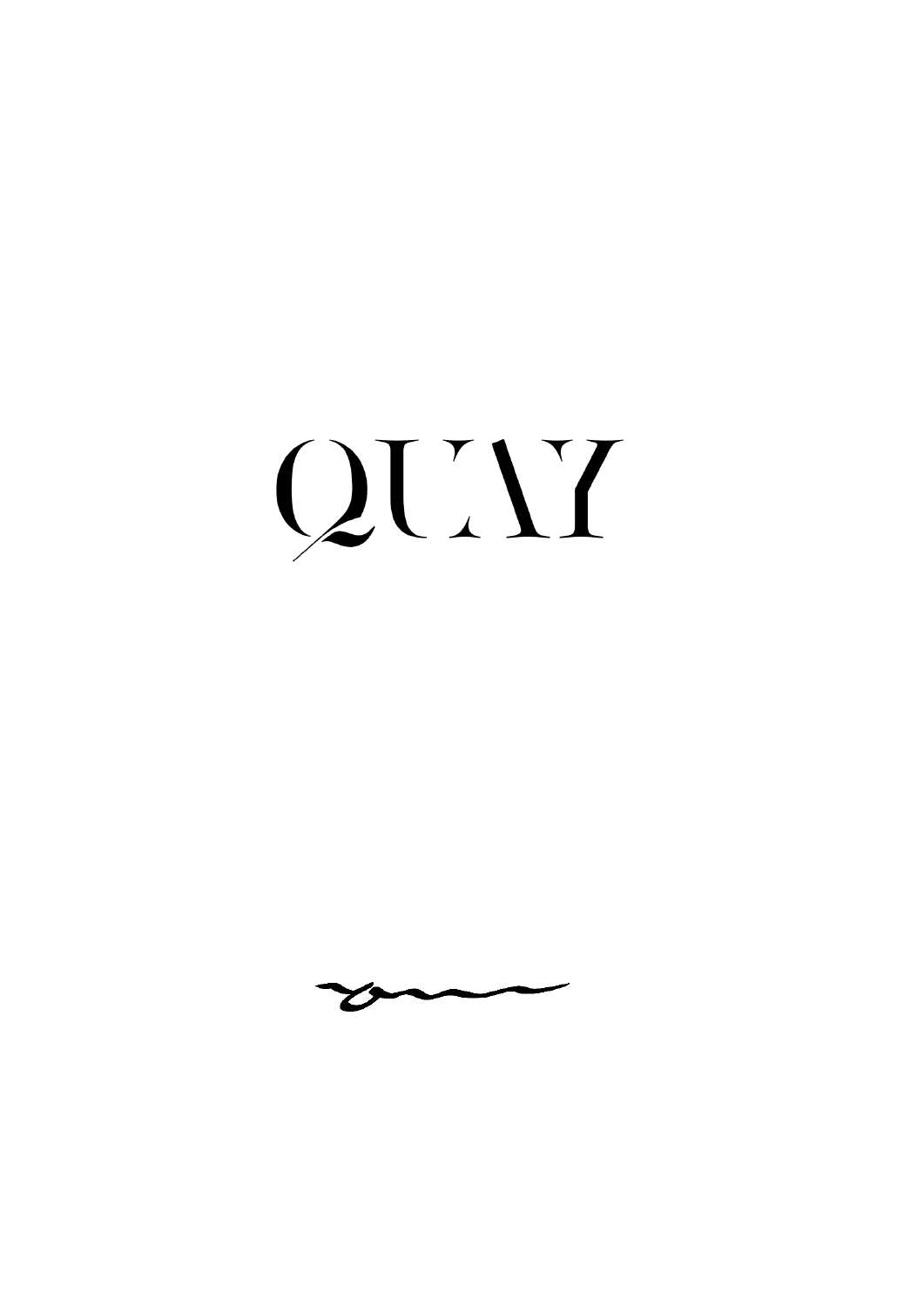# **BAR MANAGER**

Silvia Ali Idris

# **BARTENDER**

Alassane Kane

 *A Sunday surcharge of 10% and Public Holiday surcharge of 12.5% will be applied to all food and beverage prices on relevant days.*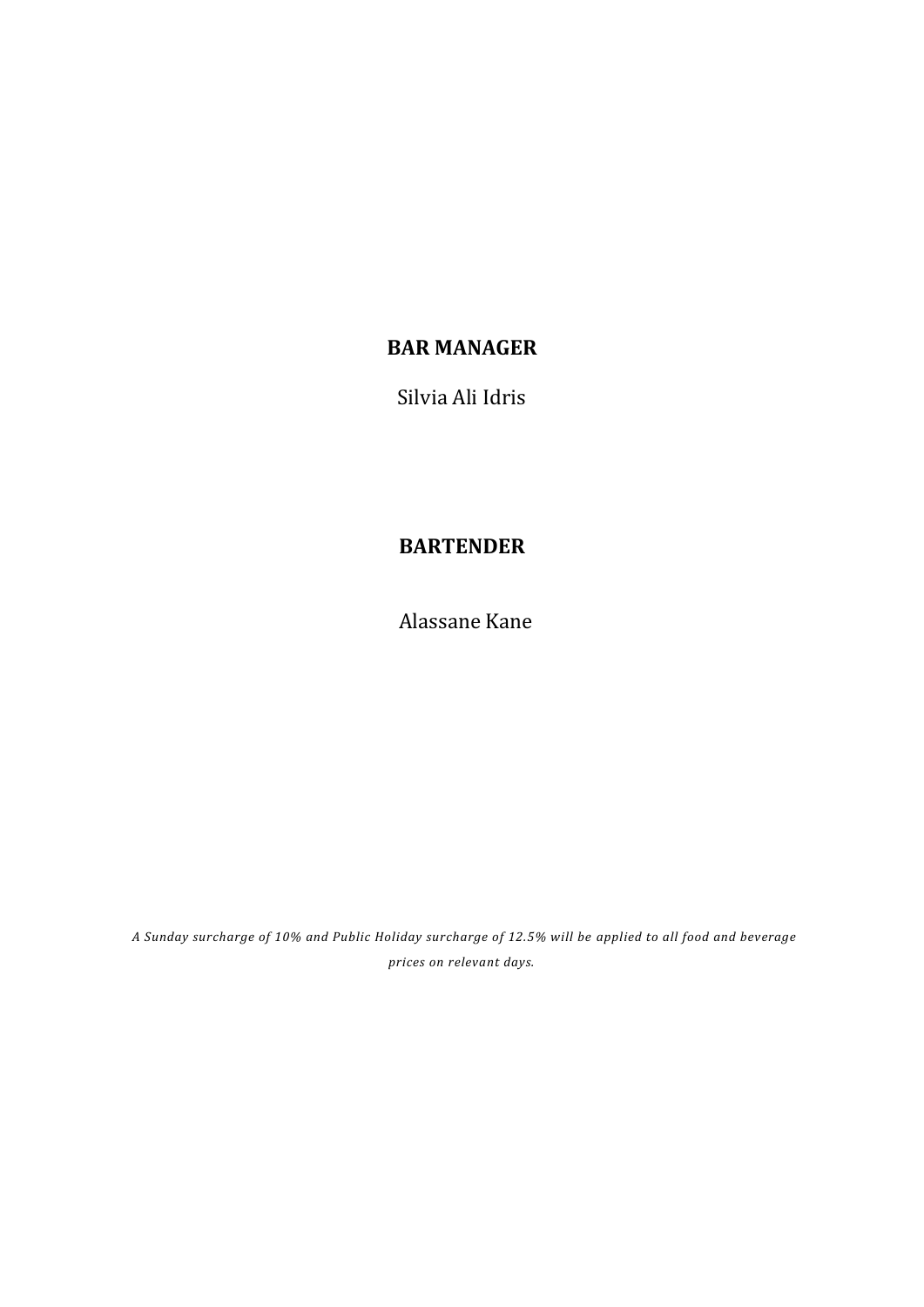#### **MINERAL WATER**

| Acqua Panna    | 1 Litre   Tuscany, Italy          | 14 |
|----------------|-----------------------------------|----|
| San Pellegrino | 1 Litre   Bergamo, Lombardy Italy | 14 |

# **APÉRITIFS**

# **APÉRITIFS**

| 17.5%   Melbourne    | 14 |
|----------------------|----|
| 18.2%   Huon Valley  | 14 |
| 11%   Padua, Italy   | 12 |
| 25%   Milan, Italy   | 12 |
| 40%   Thuir, France  | 12 |
| 15%   Cognac, France | 12 |
| 20%   Turin, Italy   | 14 |
|                      |    |

# **SAKÉ***– 60ml*

**BEER & CIDER**

| Junmai Muroka Nama                      |                  |    |
|-----------------------------------------|------------------|----|
| 2016 Naka Shuzo, 'Asahi Wakamatsu'      | 19%   Tokushima  | 20 |
| Junmai Muroka Nama Genshu               |                  |    |
| 2019 Fukuchiyo Shuzo, Nabeshima         | $16\%$   Saga    | 17 |
| 'Gohyakumangoku', Junmai Ginjo Muroka   |                  |    |
| 2018 Mukai Shuzo, 'Ine Mankai'          | $14.1\%$   Kyoto | 21 |
| Junmai Genshu                           |                  |    |
| 2018 Kidoizumi Shuzo, 'Hakugyokuko'     | $18\%$   Chiba   | 25 |
| Junmai Ginjo Yamahai Muroka Nama Genshu |                  |    |
| NV Heiwa Shuzo Tsuru-Ume Yuzushu        | 7.5%   Wakayama  | 17 |
| NV Houraisen Kanjuku Umeshu             | 14%   Aichi      | 23 |

#### **BEERS AND CIDERS**

| Holgate Brewhouse Love All Pale Ale                         | $0.5\%$   Woodend     | 12 |
|-------------------------------------------------------------|-----------------------|----|
| Bridge Road Brewers Little Bling                            | 3.4%   Beechworth     | 12 |
| Sydney Beer Co. Lager                                       | $4.5\%$   Sydney      | 13 |
| Heads of Noosa Brewing Co. Japanese Lager 4.5%   Noosaville |                       | 14 |
| Eagle Bay Brewing Co. Pale Ale                              | 5.1%   Margaret River | 14 |
| Moo Brew Dark Ale                                           | $5.0\%$   Hobart      | 14 |
| Willie Smith's Organic Apple Cider                          | 5.4%   Huon Valley    | 15 |
|                                                             |                       |    |

Percentage indicates alcohol by volume.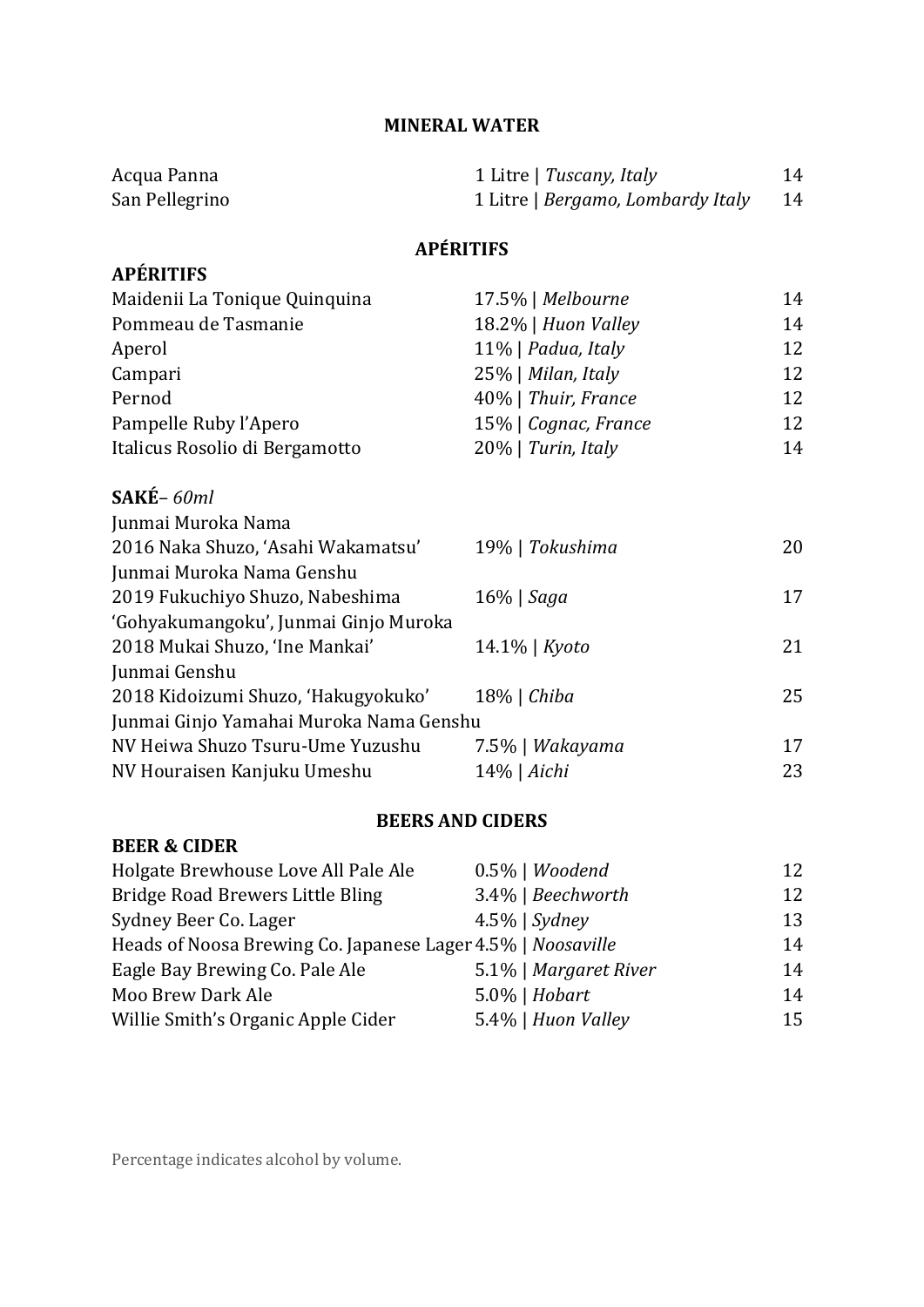| <b>Maiden's Tonic</b><br>Tanqueray No. Ten gin, Maidenii La Tonique Quinquina<br>lemon scented fino sherry, Quay bitters, grapefruit soda                  | 26 |
|------------------------------------------------------------------------------------------------------------------------------------------------------------|----|
| <b>The Arcade</b><br>Ketel One vodka infused with vanilla, coconut and seasoned oak<br>Martell Blue Swift soaked grapes, pomegranate & spice, passionfruit | 26 |
| <b>Apple Isle Fog</b><br>Granny smith apple infused Oates clear apple spirit, cold pressed pear<br>pomegranate, baking spices, yuzu, apple fog             | 30 |
| Imagine<br>Tanqueray gin, saffron, Campari, nitrogen crushed lavender<br>elderflower, lemon                                                                | 28 |

# **COCKTAILS AT QUAY**

# **TEMPERANCE**

| <b>Garden &amp; Tonic</b><br>Seedlip Garden, elderflower & tonic reduction, lemon oil, green apple | 18 |
|----------------------------------------------------------------------------------------------------|----|
| <b>Grape &amp; Passionfruit</b><br>Cold pressed grapes, passionfruit, rosemary, vanilla            | 18 |
| <b>Consommé &amp; Dashi</b><br>Clarified tomato consommé, ponzu, ginger, kombu                     | 18 |
| <b>Honey &amp; Grapefruit</b><br>Seedlip Spice, Yellow Box honey, grapefruit soda                  | 18 |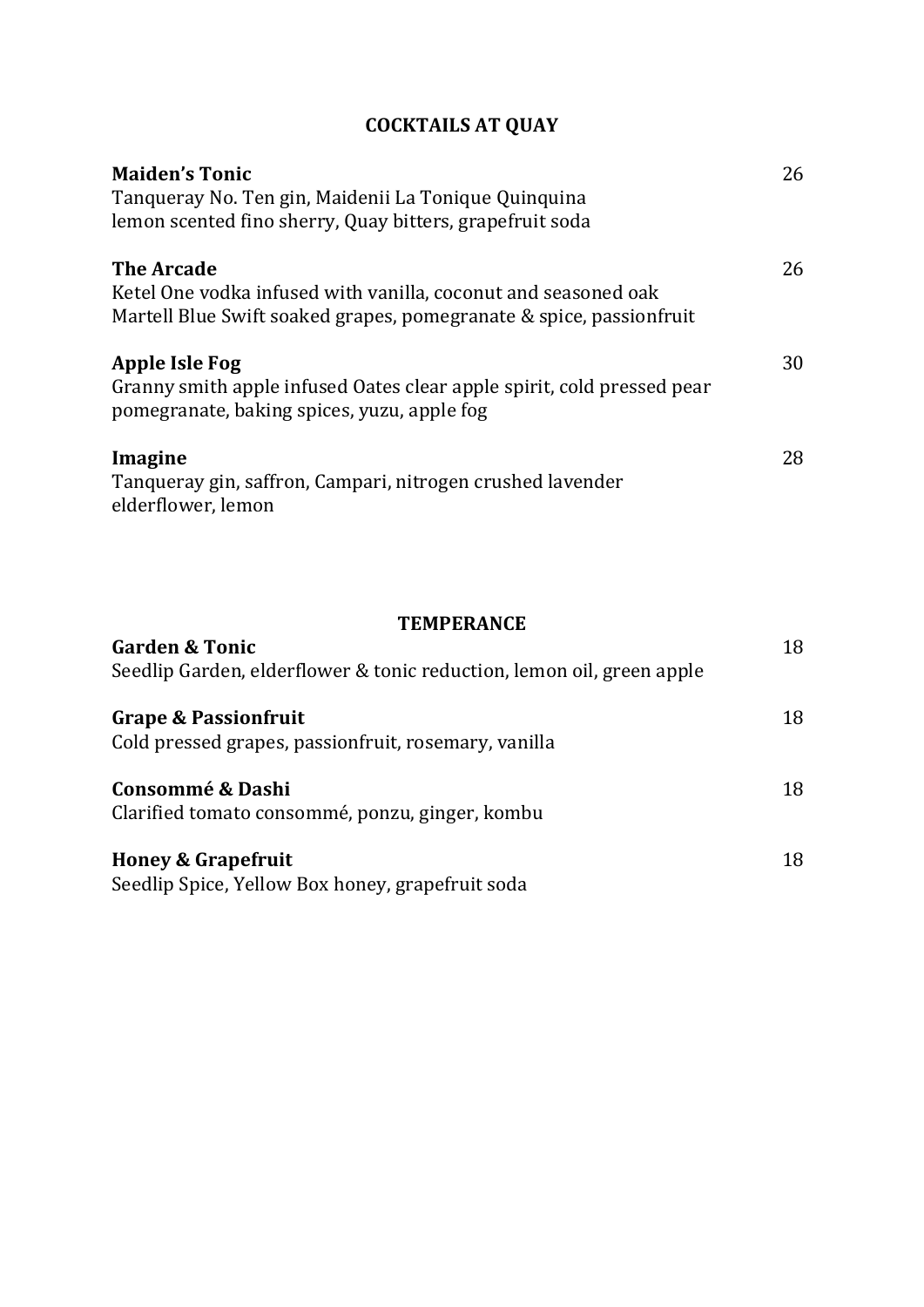#### **QQQQ Gin by Four Pillars**

Peter Gilmore has teamed up with Yarra Valley distillery Four Pillars to create a distinctly Australian gin. Quay Botanic Gin.

Juniper is a staple found in all gins, along with home-grown botanicals lemon leaves, fennel, strawberry gum, bee pollen, cinnamon myrtle, desert lime, grains of paradise, meadowsweet, and mandarin.

We encourage you to try it in one of the below classic styles:

| QQQQ Gin & Tonic<br>Served with Strangelove light tonic, lemon and bee pollen                                                                            |    |
|----------------------------------------------------------------------------------------------------------------------------------------------------------|----|
| QQQQ Gin Martini<br>Served with Oscar 697 extra dry vermouth, lemon twist and<br>mandarin mist                                                           | 26 |
| QQQQ Barrel Negroni<br>Four Q Gin rested in our Four Pillars barrel, together with Campari<br>Carpano rosso vermouth and Carpano Antica Formula vermouth | 26 |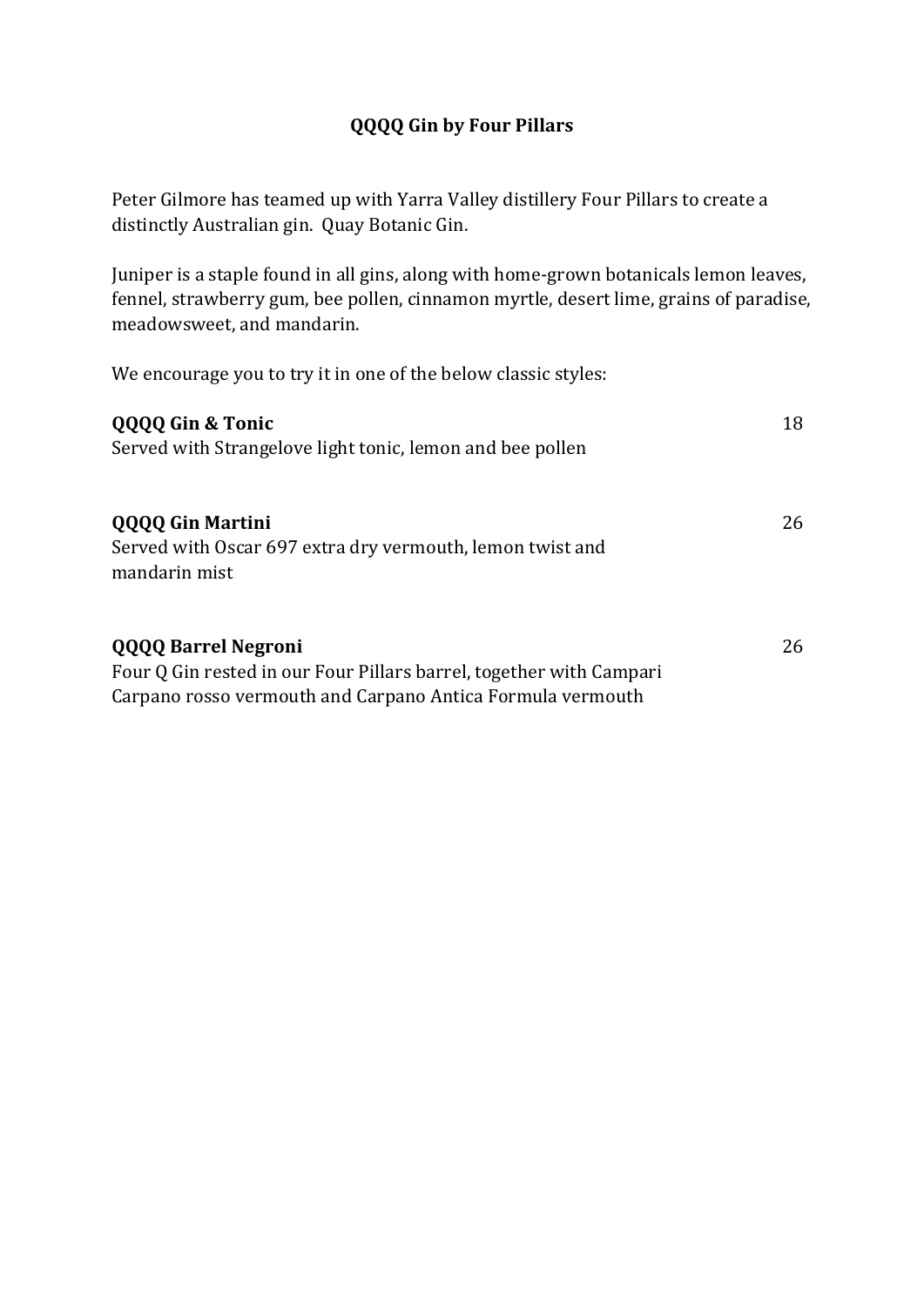#### **GIN**

| Ester Dry gin                                               | $43\%$   Sydney             | 16 |
|-------------------------------------------------------------|-----------------------------|----|
| QQQQ by Four Pillars                                        | 44.8%   Healesville         | 18 |
| KISO'gin                                                    | 43.5%   Kangaroo Island     | 17 |
| Poltergeist Unfiltered                                      | $46\%$   Hobart             | 17 |
| Farmer's Wife Autumn Dry                                    | 48%   Allworth              | 18 |
| Never Never Distilling Co. Southern Strength 52%   Adelaide |                             | 19 |
| Seven Season Bush Apple Gin                                 | 42%   Adelaide              | 18 |
| Tanqueray                                                   | 40%   Edinburgh, Scotland   | 13 |
| Tanqueray No. Ten                                           | 47.3%   Edinburgh, Scotland | 18 |
| Hendrick's                                                  | 41.4%   Glasgow, Scotland   | 18 |
| Hernö Old Tom                                               | 43%   Härnösand, Sweden     | 18 |
| Amazonian Gin                                               | 41%   Lima, Peru            | 18 |
| <b>Audemus Pink Pepper</b>                                  | 44%   Cognac, France        | 19 |

#### **VODKA**

| <b>OCD Lemon Drop</b> | $44\%$   Sydney         | 16 |
|-----------------------|-------------------------|----|
| Ketel One             | 40%   Schiedam, Holland | 13 |
| Ciroc                 | 40%   Cognac, France    | 17 |
| Grey Goose            | 40%   Cognac, France    | 18 |
| <b>Belvedere Pure</b> | 40%   Żyrardów, Poland  | 18 |

# **TEQUILA**

| Don Julio Blanco               | 38%   Jalisco, Mexico                | 15 |  |
|--------------------------------|--------------------------------------|----|--|
| Calle 23 Blanco                | 40%   <i>Jalisco</i> , <i>Mexico</i> | 15 |  |
| Fortaleza Reposado             | 40%   <i>Jalisco</i> , <i>Mexico</i> | 20 |  |
| Ocho Single Barrel Extra Añejo | 54.2%   Jalisco, Mexico              | 46 |  |

#### **MEZCAL**

| Ilegal Joven             | 40%   Oaxaca, Mexico | 14 |
|--------------------------|----------------------|----|
| Del Maguey Chichicapa    | 46%   Oaxaca, Mexico | 15 |
| Quiquiriqui Pechuga Mole | 49%   Oaxaca, Mexico | 20 |

Percentage indicates alcohol by volume.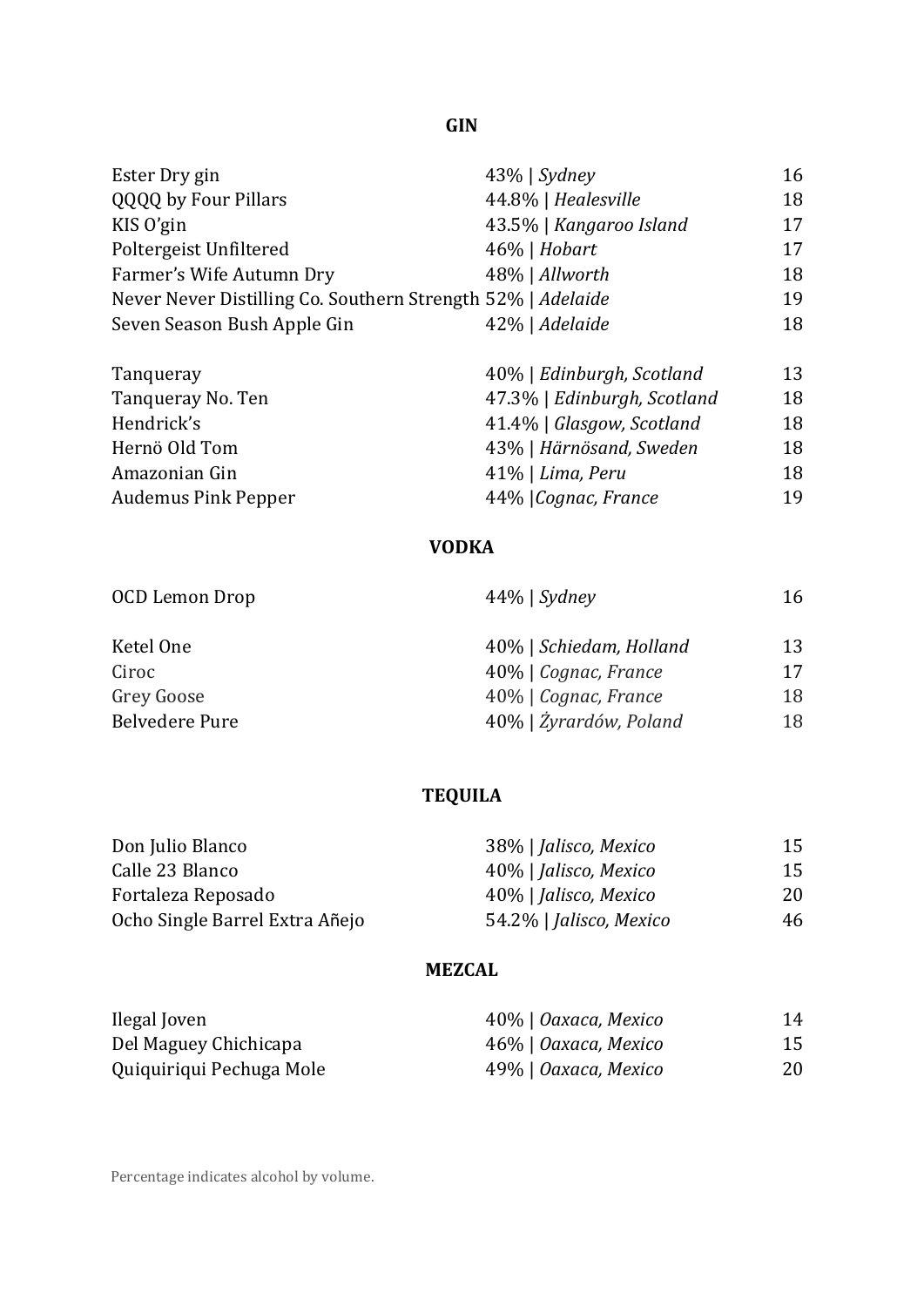# **WHISKY/WHISKEY**

# **BLENDED AND SINGLE MALTS**

| Otter Craft Distilling No. 7 NFOXP    | $52\%$   Sydney                      | 30  |
|---------------------------------------|--------------------------------------|-----|
| <b>Blackgate Single Cask</b>          | 50%   Mendooran                      | 52  |
| Boatrocker Forget Me Not              | 50%   Melbourne                      | 34  |
| Lark Distillery Classic Cask          | 43%   Hobart                         | 35  |
| Lark Distillery Cask Strength         | 58%   Hobart                         | 41  |
| 78 Degrees Australian Whiskey         | 42%   Adelaide Hills                 | 20  |
| 78 Degrees Native Grain Whiskey       | 46.2%   Adelaide Hills               | 48  |
| <b>Sullivan Cove Distillery Tawny</b> | 47%   Hobart                         | 60  |
| <b>Sullivan Cove Distillery</b>       | 47.4%   Hobart                       | 90  |
| Old & Rare 19yo American Oak          |                                      |     |
| <b>Albatross Fleurieu Distillery</b>  | 46%   South Australia                | 25  |
| Johnnie Walker Black Label            | 40%   Edinburgh, Scotland            | 14  |
| Johnnie Walker Blue                   | 40%   Edinburgh, Scotland            | 29  |
| <b>Glenkinchie Distillers Edition</b> | 43%   Lowlands, Scotland             | 26  |
| Cragganmore 12yo                      | 40%   Speyside, Scotland             | 16  |
| The Macallan 18yo Sherry Oak Cask     | 43%   Speyside, Scotland             | 75  |
| Dalwhinnie Distillers Edition         | 43%   Highlands, Scotland            | 29  |
| Oban 14yo                             | 43%   West Coast Highlands, Scotland | 18  |
| Lagavulin 16yo                        | 43%   Islay, Scotland                | 20  |
| Laphroaig Quarter Cask                | 48%   Islay, Scotland                | 24  |
| Gordon Macphail Port Ellen 1980       | 46%   Islay, Scotland                | 310 |
| Talisker 40yo Bodega Series           | 50%   Isle of Skye, Scotland         | 485 |
| Hibiki 17yo                           | 43%   Aichi, Japan                   | 165 |
| Hibiki 21yo                           | 43%   Aichi, Japan                   | 185 |
| Akkeshi Usui                          | 48%   Hokkaido, Japan                | 52  |
| Mars Maltage Cosmo                    | 43%   Nagano, Japan                  | 30  |
| Ichiro's Malt The First Ten           | 50.5%   Saitama, Japan               | 65  |
| Ichiro's Malt & Grain Limited Edition | 48%   Saitama, Japan                 | 53  |
| Yamazaki 18yo                         | 43%   Osaka, Japan                   | 190 |
| Kinahans 10yo                         | 46%   Dublin, Ireland                | 24  |
| Otter Craft Distilling No. 4 Bourbon  | $52\%$   Sydney                      | 30  |
| <b>Woodford Reserve</b>               | 40%   Kentucky                       | 14  |
| Elijah Craig Small Batch              | 47%   Kentucky                       | 19  |
| Koval Bourbon                         | 47%   Chicago                        | 23  |
| <b>Bulleit Rye</b>                    | 45%   Kentucky                       | 14  |
| Michter's Single Barrel Rye           | $42.4\%$   Kentucky                  | 23  |
| Whistlepig Rye 15yo                   | 46%   Vermont                        | 46  |
| George Dickel No. 12                  | 45%   Tennessee                      | 14  |
|                                       |                                      |     |

Percentage indicates alcohol by volume.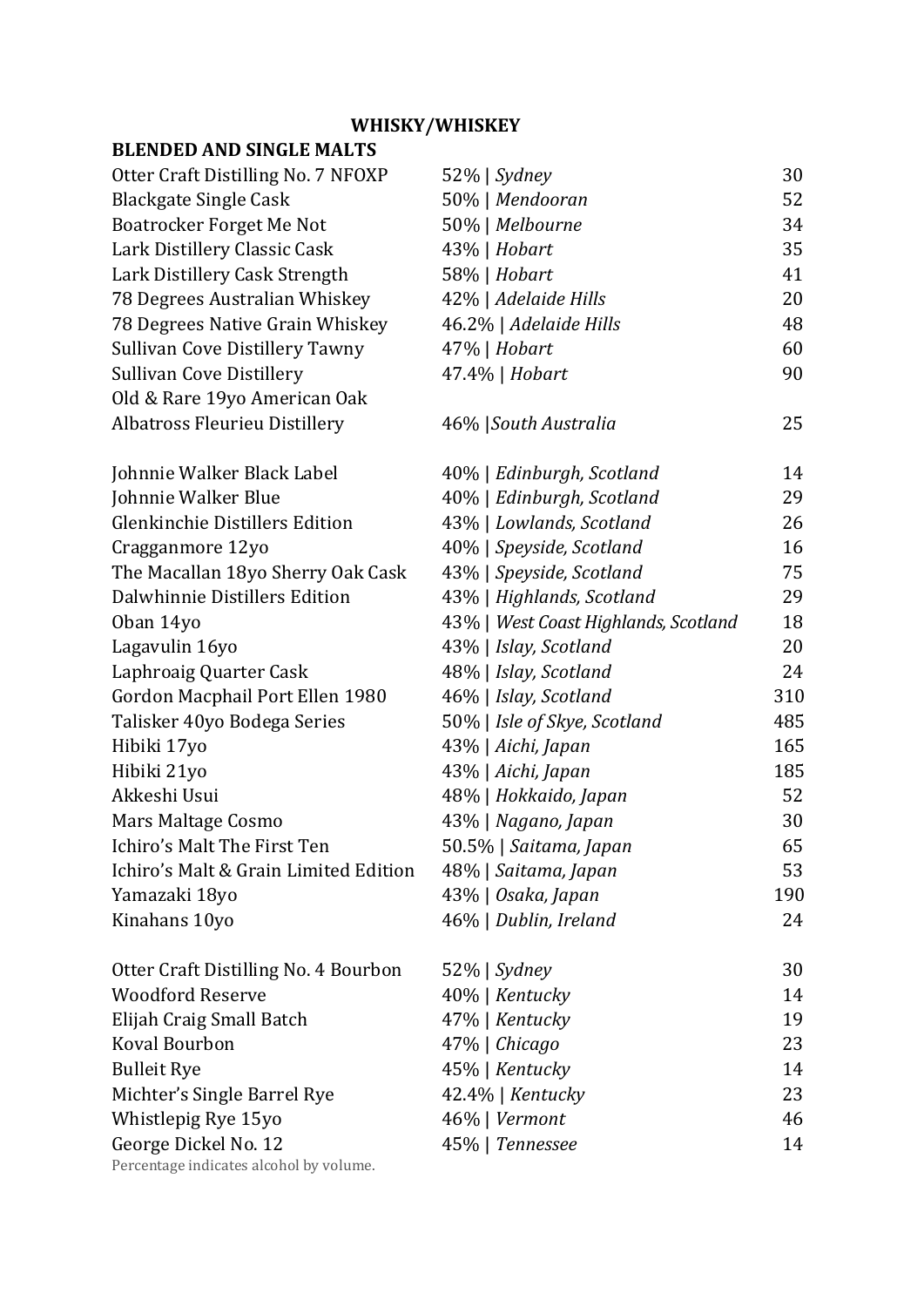#### **LOUIS XIII by REMY MARTIN**

Louis XIII is a cognac without peer. An idea born in 1874, created with the greatest and the oldest eau de vie in Rémy Martin's cellars. Produced exclusively from grapes grown in the Grande Champagne region, generations of cellar masters have lay down their own spirit to age in private vaults in anticipation of the next century. We are proud to offer this incredible spirit in two measurements

15ml 210

|                                                                | 30ml                                | 420 |  |
|----------------------------------------------------------------|-------------------------------------|-----|--|
| <b>BRANDY</b>                                                  |                                     |     |  |
| <b>Martell Blue Swift</b>                                      | 40%   Cognac, France                | 15  |  |
| Hennessy XO                                                    | 40%   Cognac, France                | 40  |  |
| Renier XO Grande                                               | 40%   Cognac, France                | 40  |  |
| Raymond Ragnaud 1992                                           | 41%   Cognac, France                | 64  |  |
| Jean Grosperrin 1988                                           | 49.5%   Cognac, France              | 55  |  |
| <b>Tesseron Lot 53 XO Perfection</b>                           | 40%   Cognac, France                | 65  |  |
| Chateau de Laubade 1979                                        | 46.2%   Armagnac, France            | 50  |  |
| Chateau Laballe                                                | 41.6%   Bas-Armagnac, France        | 31  |  |
| Delord 1984                                                    | 40%   Bas-Armagnac, France          | 26  |  |
| La Valdôtaine Blanc de Morgex Grappa<br>2000 Marc de Bourgogne | 42%   Valle d'Aosta, Italy          | 21  |  |
| Domaine de la Romanée-Conti                                    | 45% <i>Burgundy</i> , <i>France</i> | 60  |  |
| Victor Gontier 2003 Calvados                                   | 40%   Domfrontais, France           | 35  |  |
| Pisco Del Parral Acholado                                      | 42%   Lima, Peru                    | 18  |  |
| <b>RUM</b>                                                     |                                     |     |  |
| <b>Bundaberg MDC Small Batch</b>                               | 40%   Bundaberg                     | 15  |  |
| <b>Bundaberg Solera MDC</b>                                    | 40%   Bundaberg                     | 39  |  |
| Husk Spiced Bam Bam                                            | 40%   Tumbulgum                     | 19  |  |
| Santa Teresa 1796                                              | 40%   Aragua, Venezuela             | 16  |  |
| Flor de Caña 18yo Centenario                                   | 40%   Chichigalpa, Nicaragua        | 28  |  |
| Flor de Caña 25yo Centenario                                   | 40% Chichigalpa, Nicaragua          | 38  |  |
| Ron Zacapa 23 Centenario                                       | 40%   Zacapa, Guatemala             | 20  |  |
| Ron Zacapa XO                                                  | 40%   Zacapa, Guatemala             | 39  |  |
| <b>Black Tears dry Spiced</b>                                  | $40\%$   Cuba                       | 16  |  |
| Percentage indicates alcohol by volume                         |                                     |     |  |